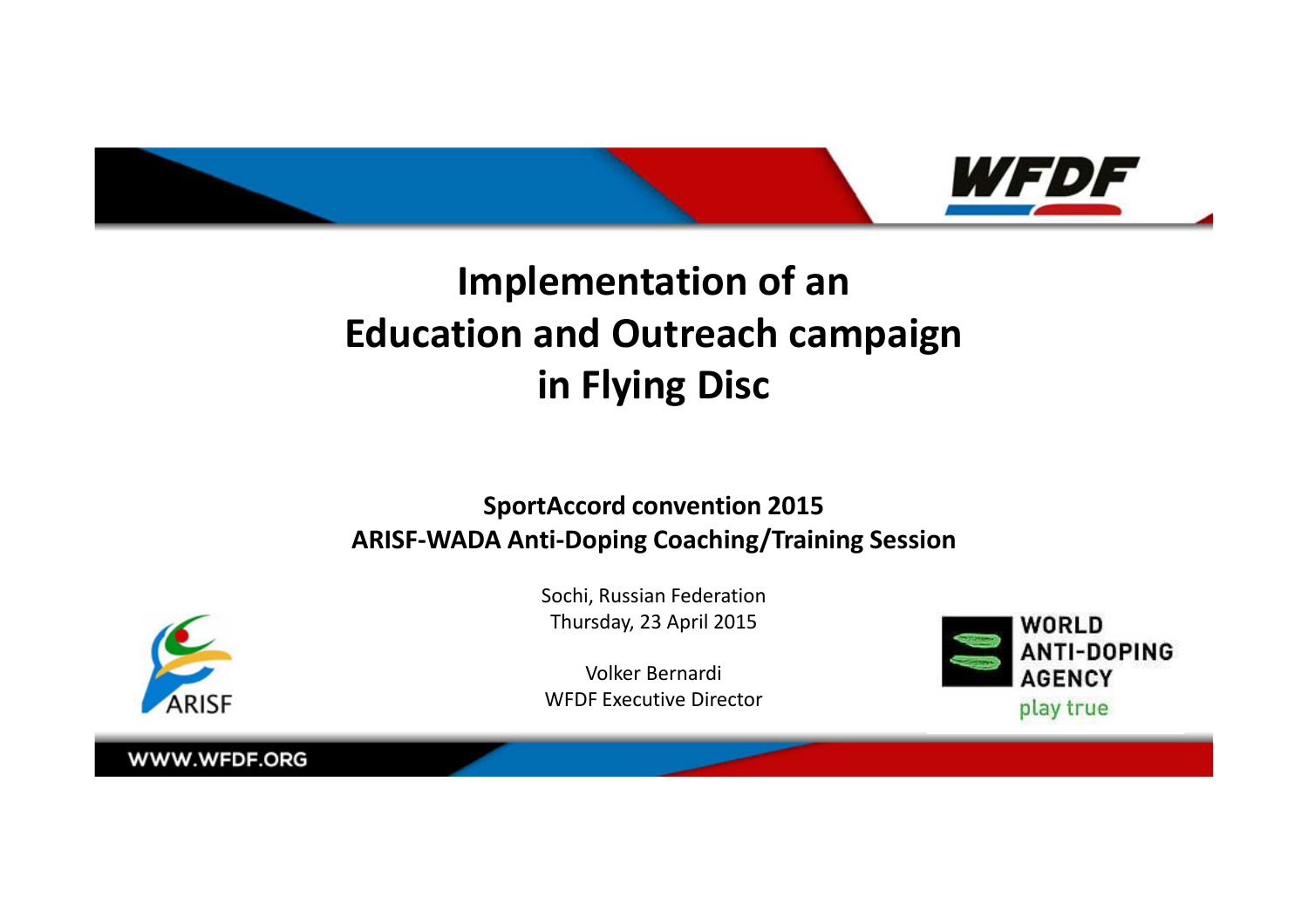

### **WFDF Anti-Doping Education**

- $\bullet$ Introduction – WFDF and the fight against Doping
- Milestones 2011-2015
- •Key projects – Anti-Doping education plan
- •The future…



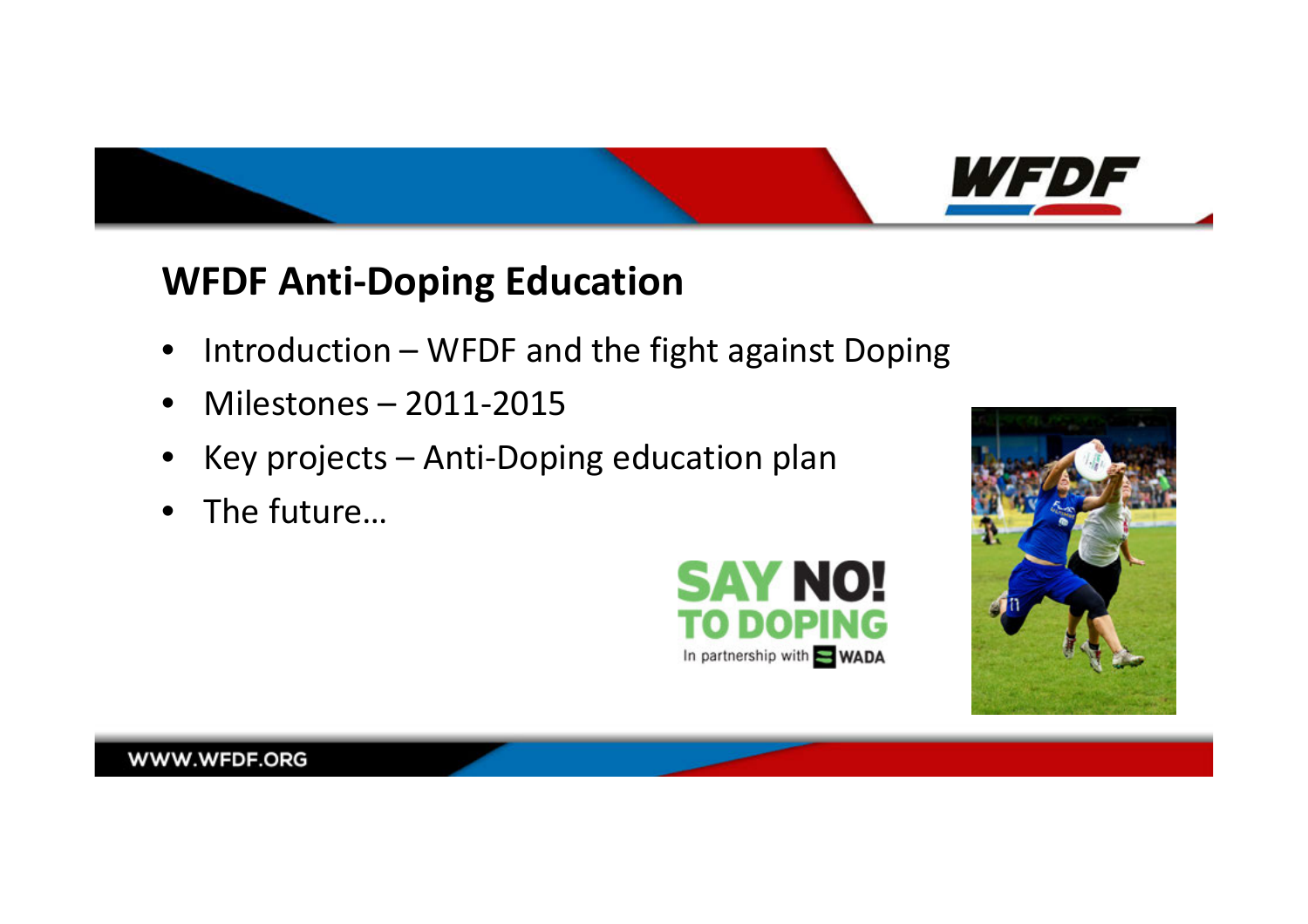

### **Introduction - WFDF and the fight against Doping**

- $\bullet$  The World Flying Disc Federation is the international sports federation responsible for world governance of flying disc (FrisbeeTM) sports, including Ultimate, Beach Ultimate, Disc Golf, Freestyle, Guts, and Individual Events.
- WFDF is a federation of member associations which represent flying disc sports and their athletes in more than 60 countries. WFDF is an international federation recognised by the International Olympic Committee (IOC), the IPC, a member of ARISF, SportAccord and the International World Games Association.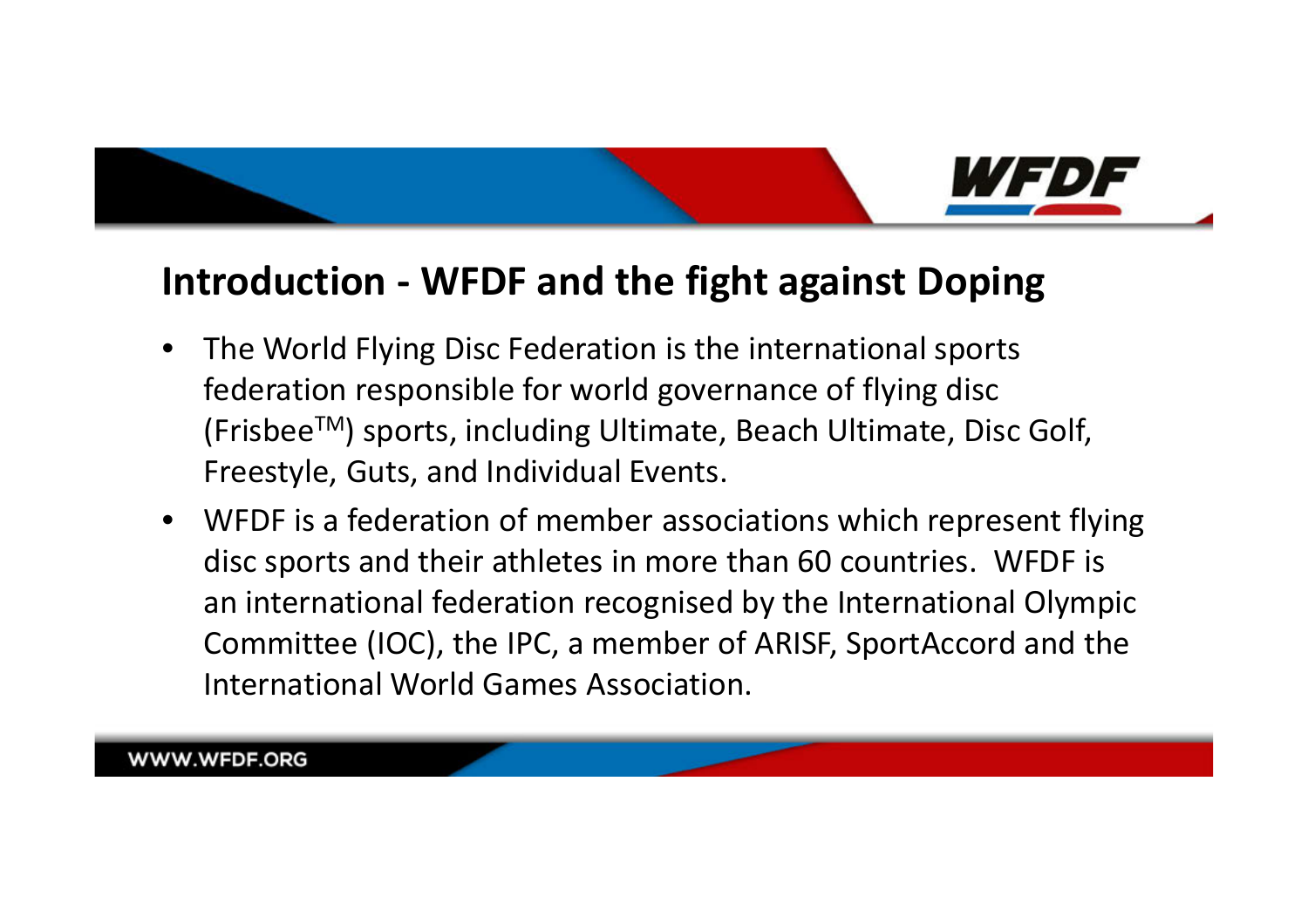

### **Facts - WFDF and the fight against Doping**

- •WFDF is a signatory of the WADA World Anti-Doping Code.
- •WFDF has fully adopted and implemented the 2015 code.
- •WFDF conducts in-competition and out-of-competition testing.
- •WFDF operates a Testing Pool for out-of-competition testing.
- •WFDF operates TUE procedures and results management.
- •WFDF operations based on Anti-Doping Program plan.
- •The plan includes testing, education and research.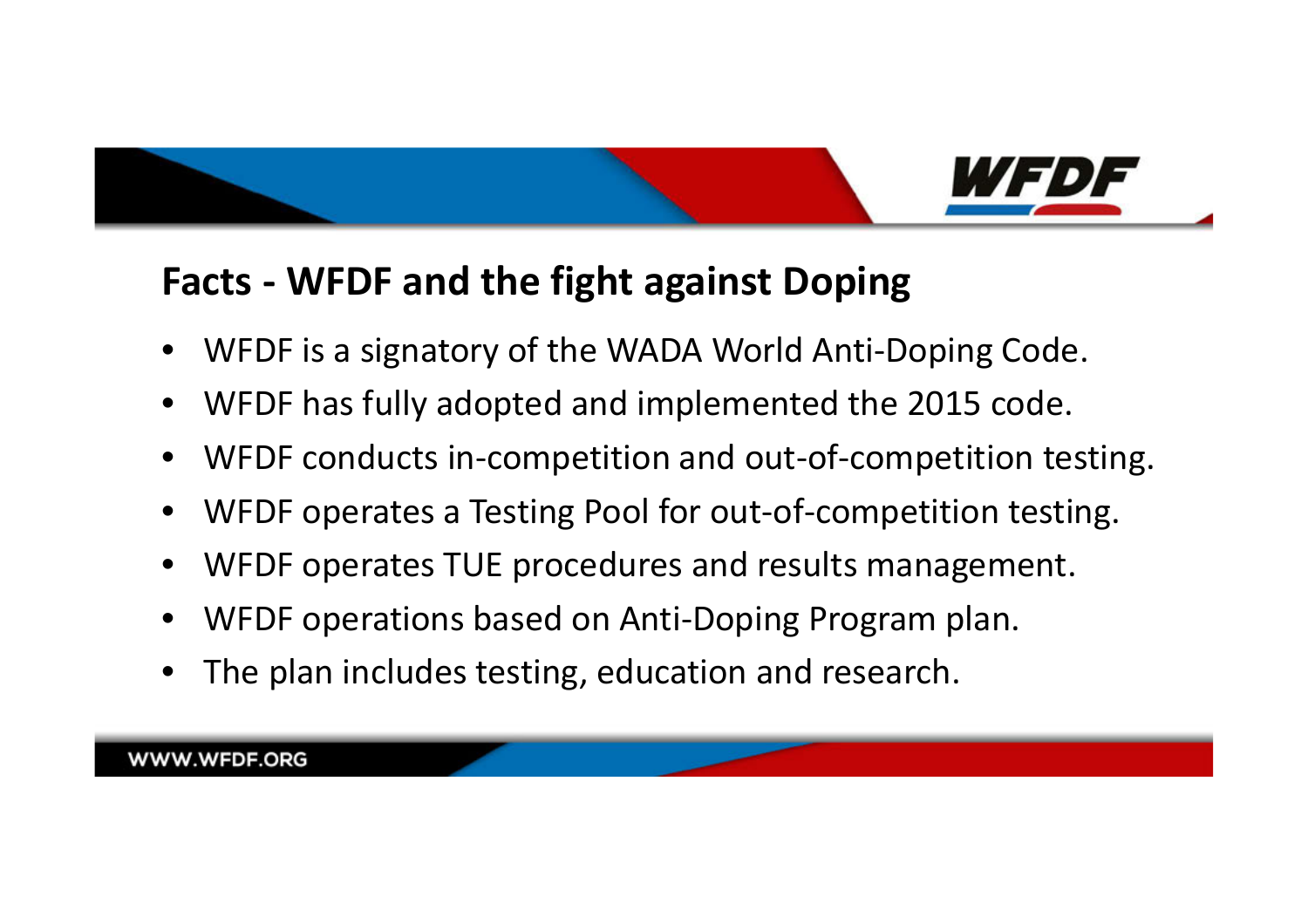

### **Milestones**

- $\bullet$ 2003: WFDF Congress adopts WADA code effective 2004
- $\bullet$ 2004-2011: WFDF as code signatory
- • 2011: introduction of first Anti-Doping program plan 2011-13WFDF initiates education and **first** outreach program (continental)
- $\bullet$ 2012: WFDF outreach program on world level
- $\bullet$ 2013: WFDF provisionally recognised by IOC / ARISF member (funds)
- •2014: Interim Anti-Doping program plan 2014
- •2014: WFDF conducts first **global** outreach program
- 2015: WFDF implements new WADA World Anti-Doping Code $\bullet$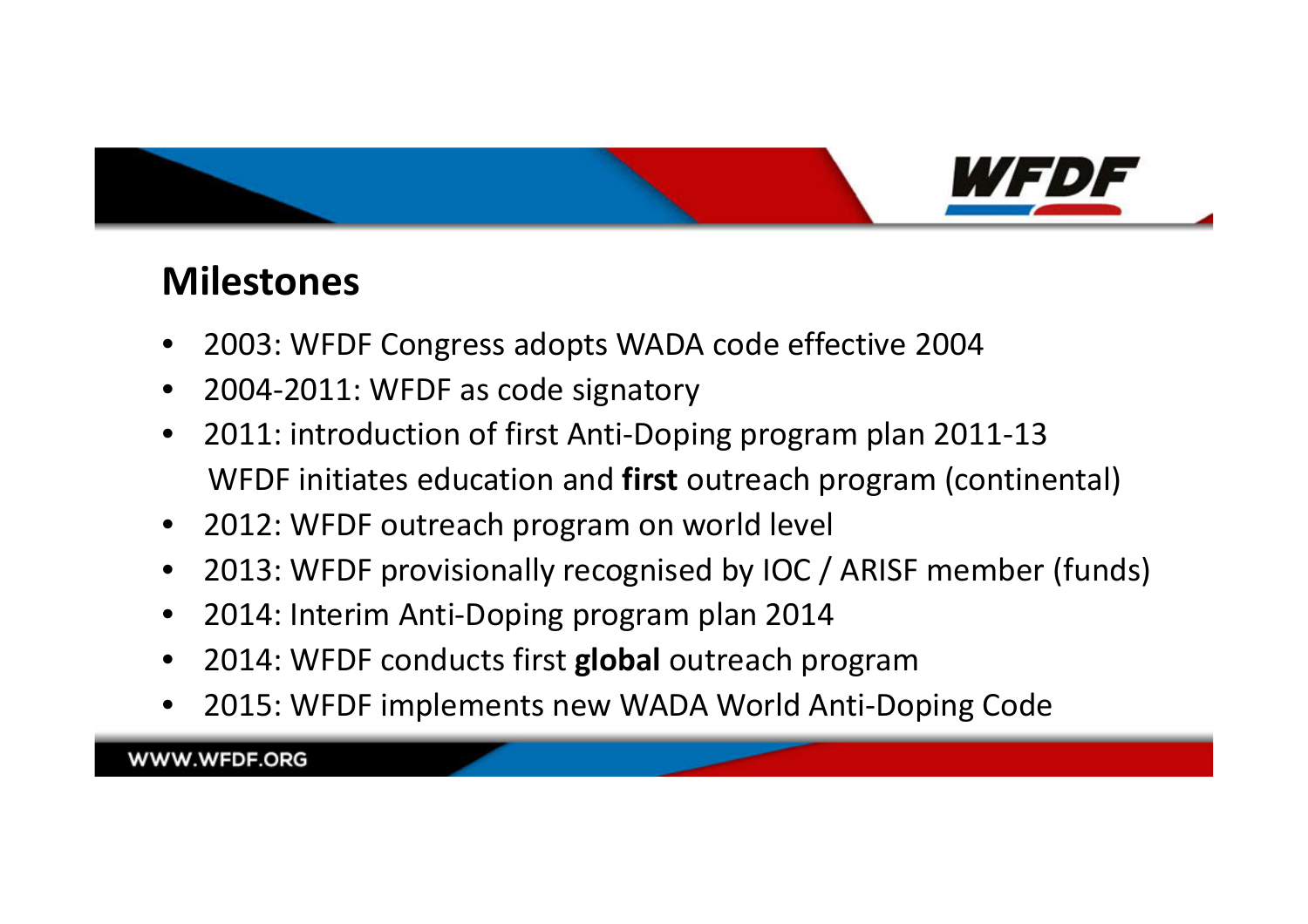

### **Key projects - Anti-Doping program plan**

- **Athlete`s Outreach/Education**
	- targeting WFDF sanctioned events (all age categories)
	- focus on international level athletes
	- obligation to complete anti-doping quiz
	- cooperation with SportAccord DFSU
	- -RealWinner education software
	- -Outreach during events (MADC/staff)

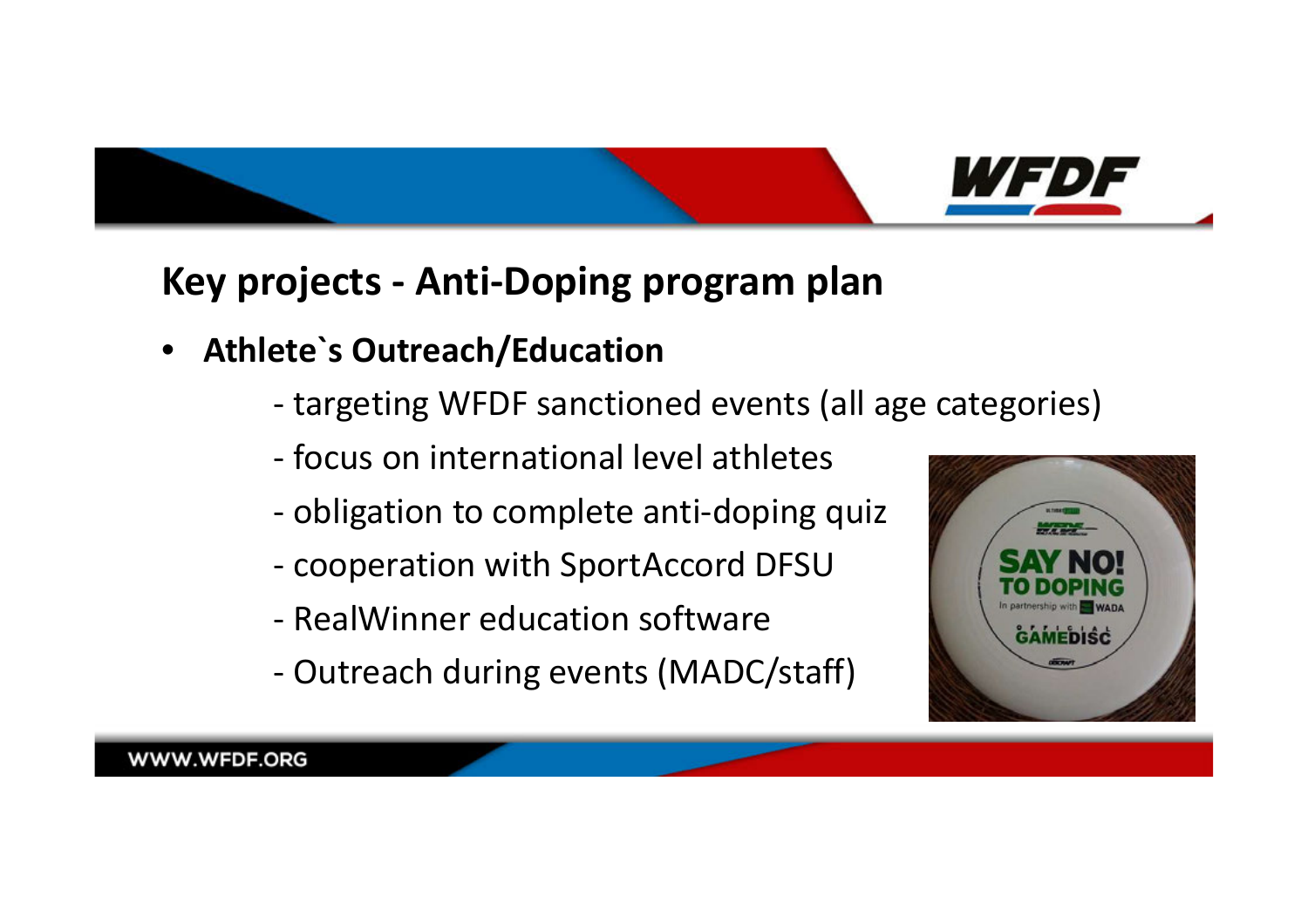

### **Key projects – 2014 campaign**

- $\bullet$  Outreach at 2014 World Championships involving all age categories from Under-19 to Master's turned out to be a "tremendous success" (WFDF President Robert L. "Nob" Rauch).
- 760 athletes competing in WJUC/WUCC successfully passed the "Real Winner" Anti-Doping educational and learning quiz licensed to WFDF by SportAccord and its Doping Free Sports Unit.
- 950 athletes completed at least the most important stages of the Real Winner.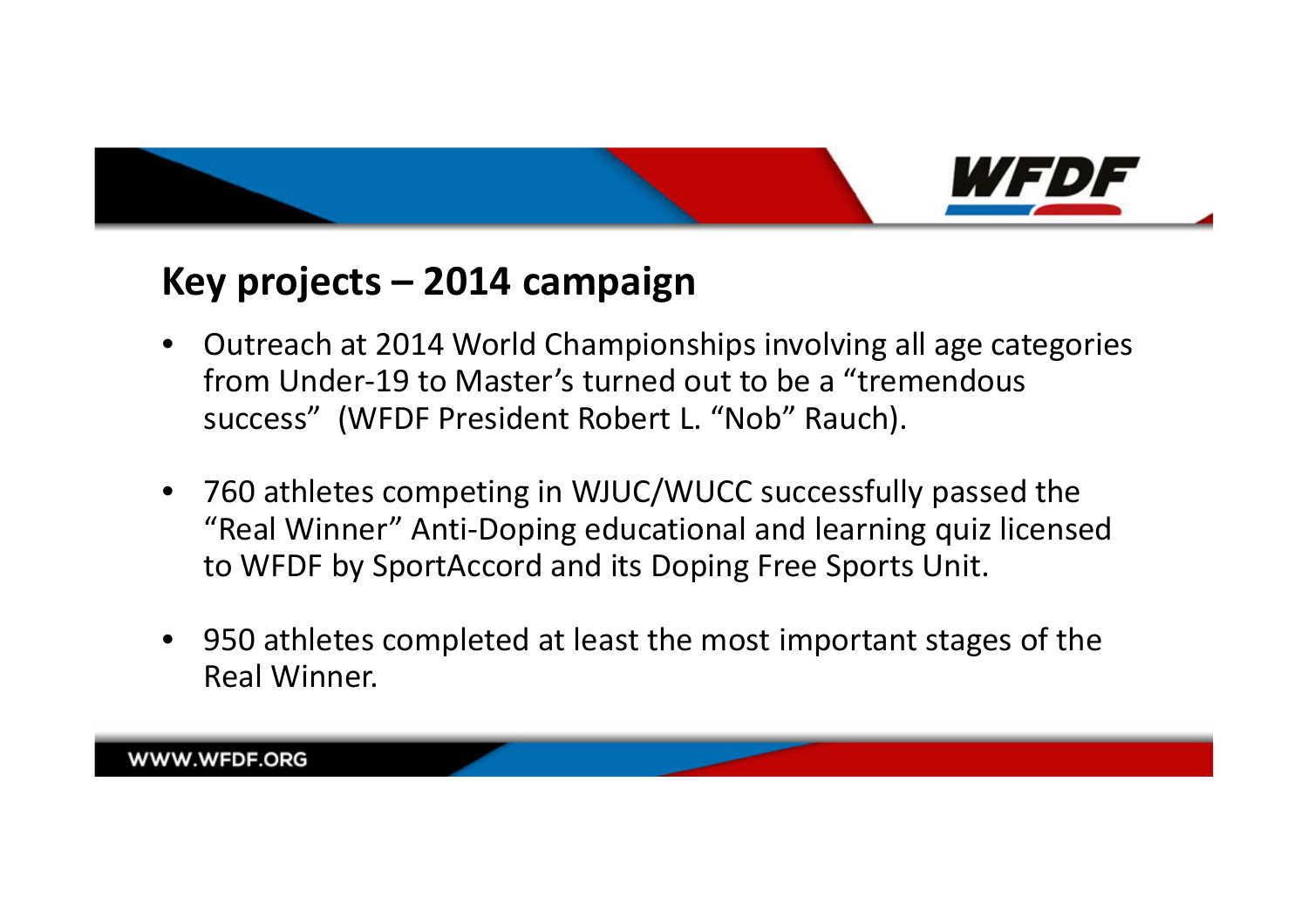

### **Key projects – 2014 campaign**

- • WFDF required that at least three players including the Team Captain of all of the 160 teams participating in WUCC and all of the more than 40 teams playing in WJUC needed to pass the Real Winner certification.
- • Official game disc displaying the "SAY NO TO DOPING" message prominently supported the campaign on the fields.
- $\bullet$  Additional campaign activities staged by WFDF and TOC like information booth, WADA outreach materials, Anti-Doping officer and visual presence of "SAY NO TO DOPING" campaign on-site.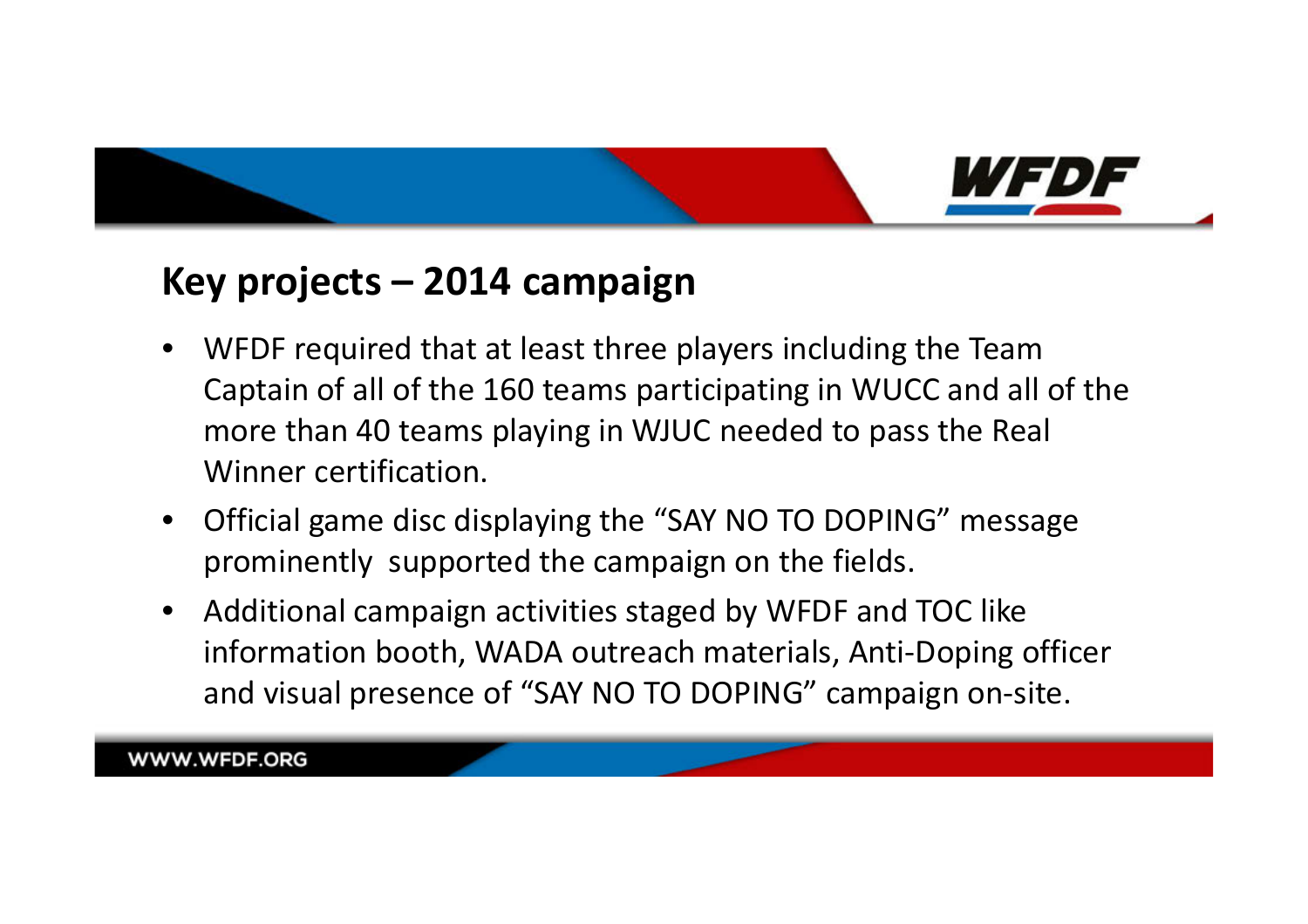

## **Real Winner – feedback of 2014 outreach**



- mainly positive feedback
- $\overline{\phantom{0}}$ implement tool on national level and for all players of events

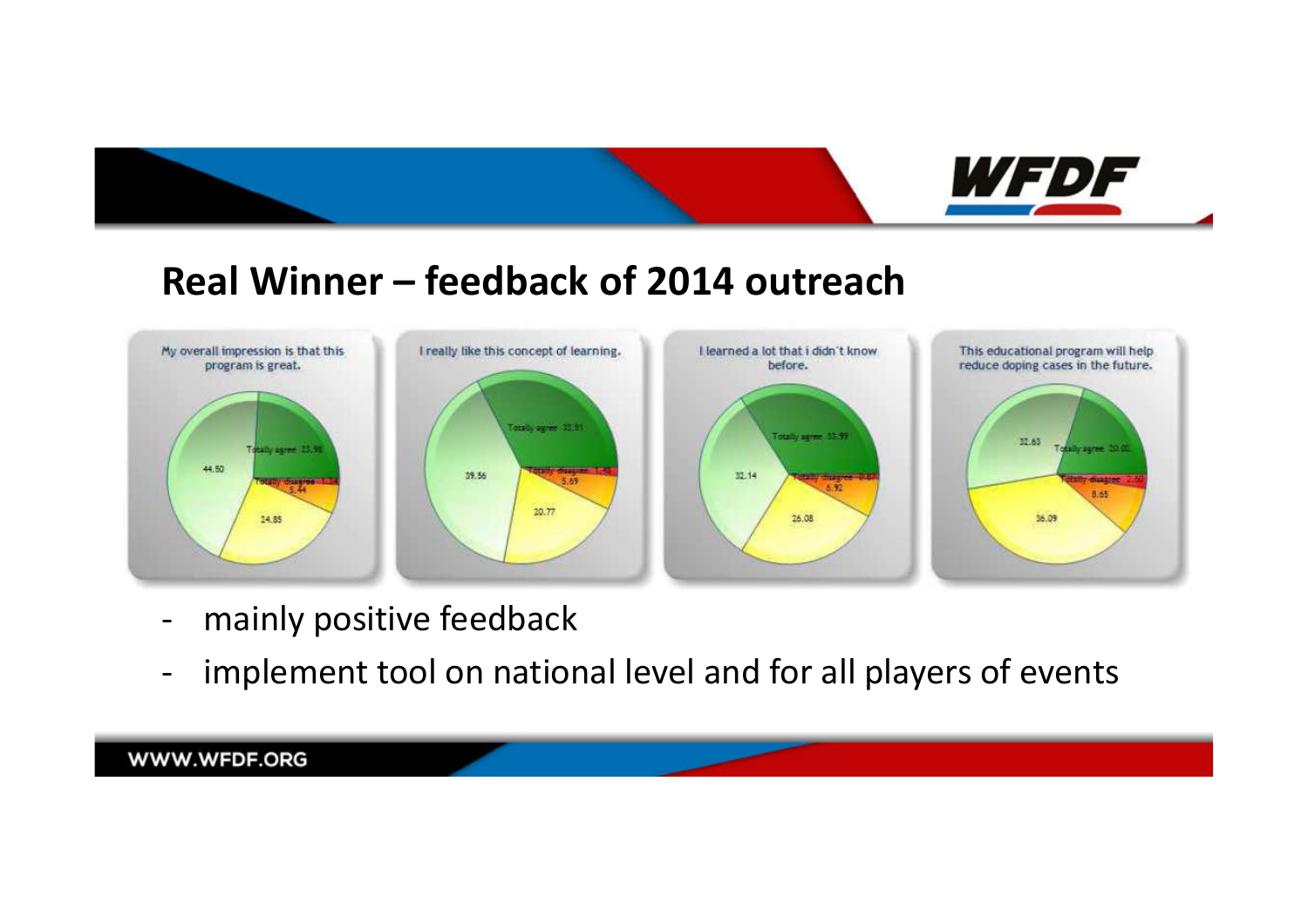

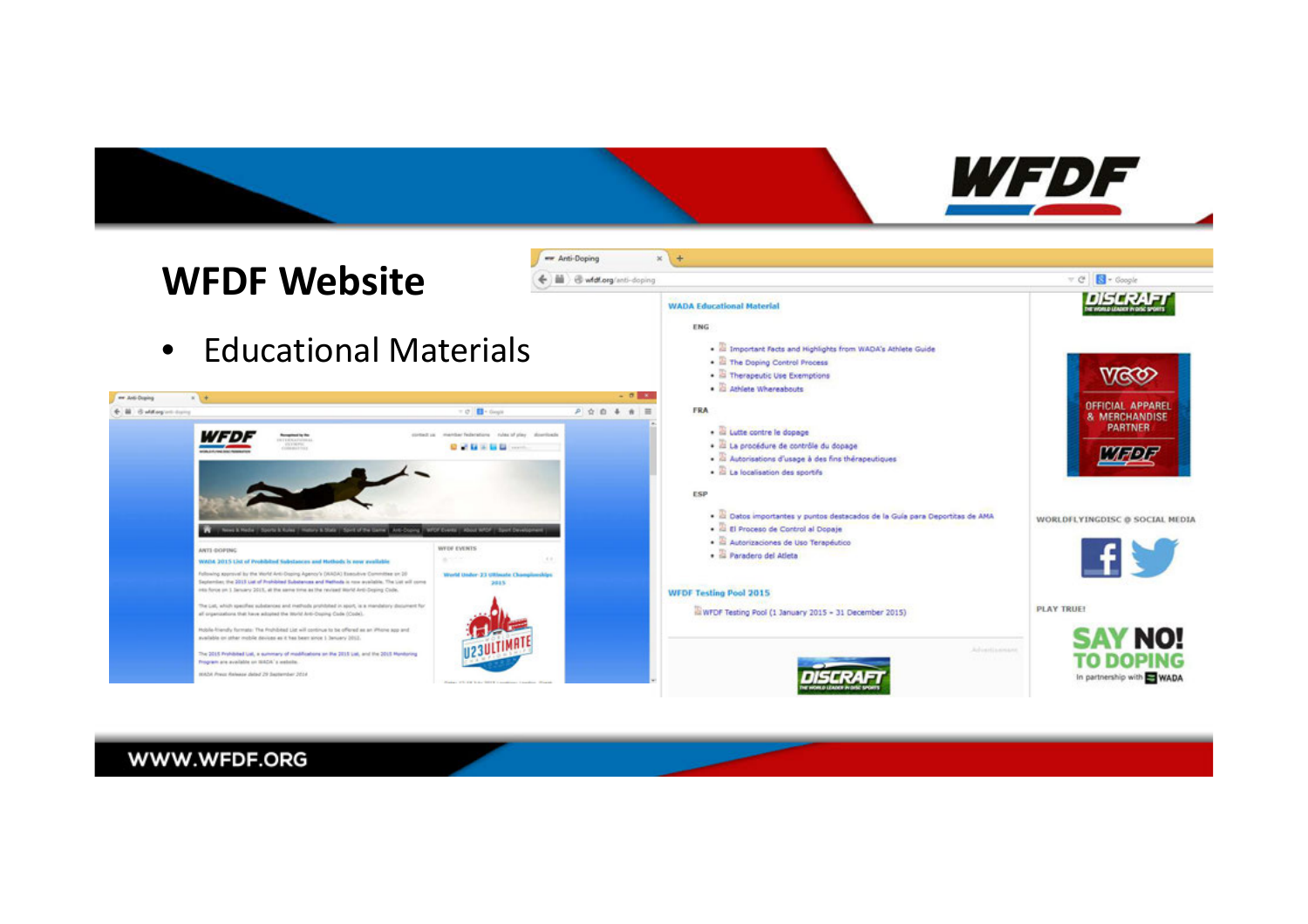

### **Event Website**

- $\bullet$ Information
- $\bullet$ Registration
- •Monitoring
- $\bullet$ Eligibility
- $\bullet$ …**no education…no play**

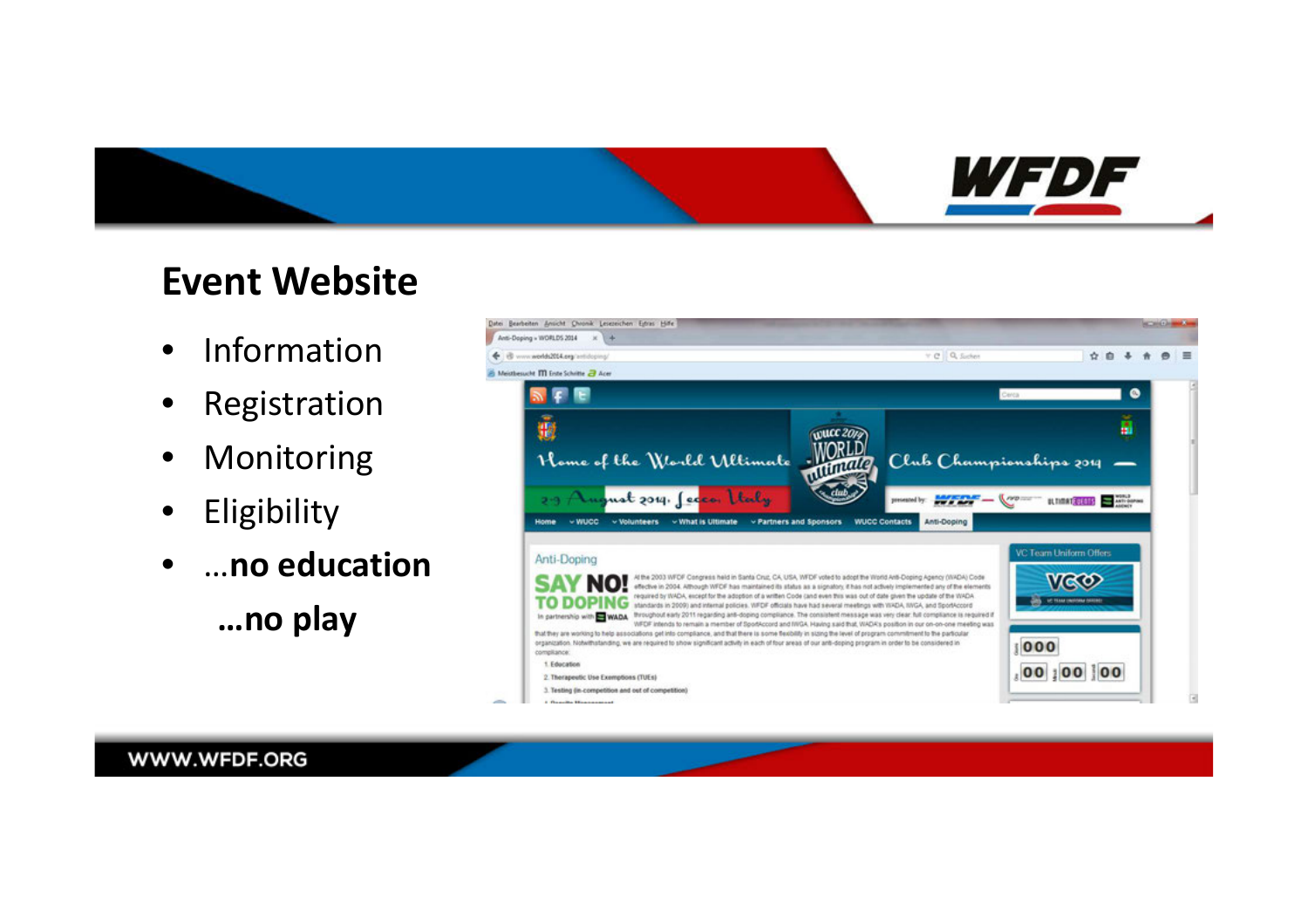

### **The future…**

- •**WFDF Anti-Doping program plan 2015-2017**
- $\bullet$ Intensified educational measures vs testing
- •Involve Continental Associations in Education / Seminars
- Athlete`s Outreach 2015: WU23, EUC, AOUC, PAUC (2,000)
- $\bullet$ Athlete`s Outreach 2016: WUGC, WJUC (2,900)
- Athlete`s Outreach 2017: TWG, WU23, Continentals
- $\bullet$ Intensified cooperation with WADA on campaign